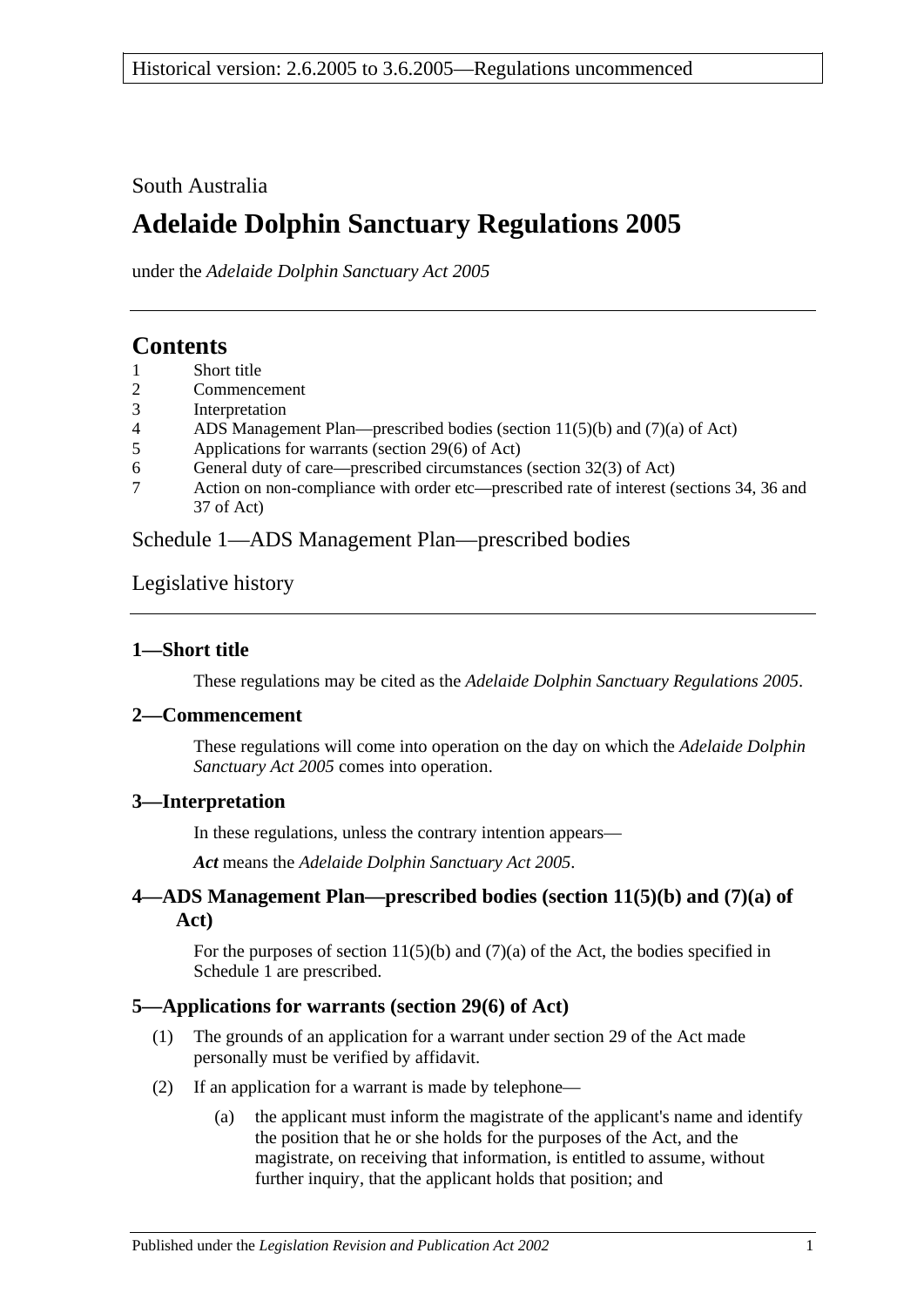- (b) the applicant must inform the magistrate of the purpose for which the warrant is required and the grounds on which it is sought; and
- <span id="page-1-3"></span>(c) if it appears to the magistrate from the information given by the applicant that there are proper grounds to issue a warrant, the magistrate must inform the applicant of the facts that justify, in the magistrate's opinion, the issue of the warrant, and must not proceed to issue the warrant unless the applicant undertakes to make an affidavit verifying those facts; and
- (d) if the applicant gives such an undertaking, the magistrate may then make out and sign a warrant, noting on the warrant the facts that justify, in the magistrate's opinion, the issue of the warrant; and
- (e) the warrant is taken to have been issued, and comes into force, when signed by the magistrate; and
- (f) the magistrate must inform the applicant of the terms of the warrant; and
- (g) the applicant must, as soon as practicable after the issue of the warrant, forward to the magistrate an affidavit verifying the facts referred to in [paragraph](#page-1-3) (c).
- (3) A magistrate by whom a warrant is issued must file the warrant, or a copy of the warrant, and the affidavit verifying the grounds on which the application for the warrant was made, in the Magistrates Court.

#### <span id="page-1-0"></span>**6—General duty of care—prescribed circumstances (section 32(3) of Act)**

For the purposes of section 32(3) of the Act, any circumstance involving the exercise of a statutory power by a public authority in an emergency situation is prescribed.

#### <span id="page-1-1"></span>**7—Action on non-compliance with order etc—prescribed rate of interest (sections 34, 36 and 37 of Act)**

- (1) For the purposes of sections  $34(5)(a)$ ,  $36(5)(a)$  and  $37(8)(a)$  of the Act, the prescribed rate of interest per annum on an unpaid amount will be the prime bank rate for any financial year for which the amount remains unpaid.
- (2) In this regulation—

*prime bank rate* for a particular financial year means the corporate loan reference rate applied by the Commonwealth Bank of Australia for corporate lending on the first trading day of the Bank in that financial year.

# <span id="page-1-2"></span>**Schedule 1—ADS Management Plan—prescribed bodies**

Aboriginal Legal Rights Movement Incorporated Adelaide and Mount Lofty Ranges Natural Resources Management Board Boating Industry Association of South Australia Incorporated City of Port Adelaide Enfield City of Salisbury Conservation Council of South Australia Incorporated Flinders Ports Pty Limited South Australian Employers' Chamber of Commerce and Industry Incorporated South Australian Fishing Industry Council Incorporated South Australian Recreational Fishing Advisory Council Incorporated